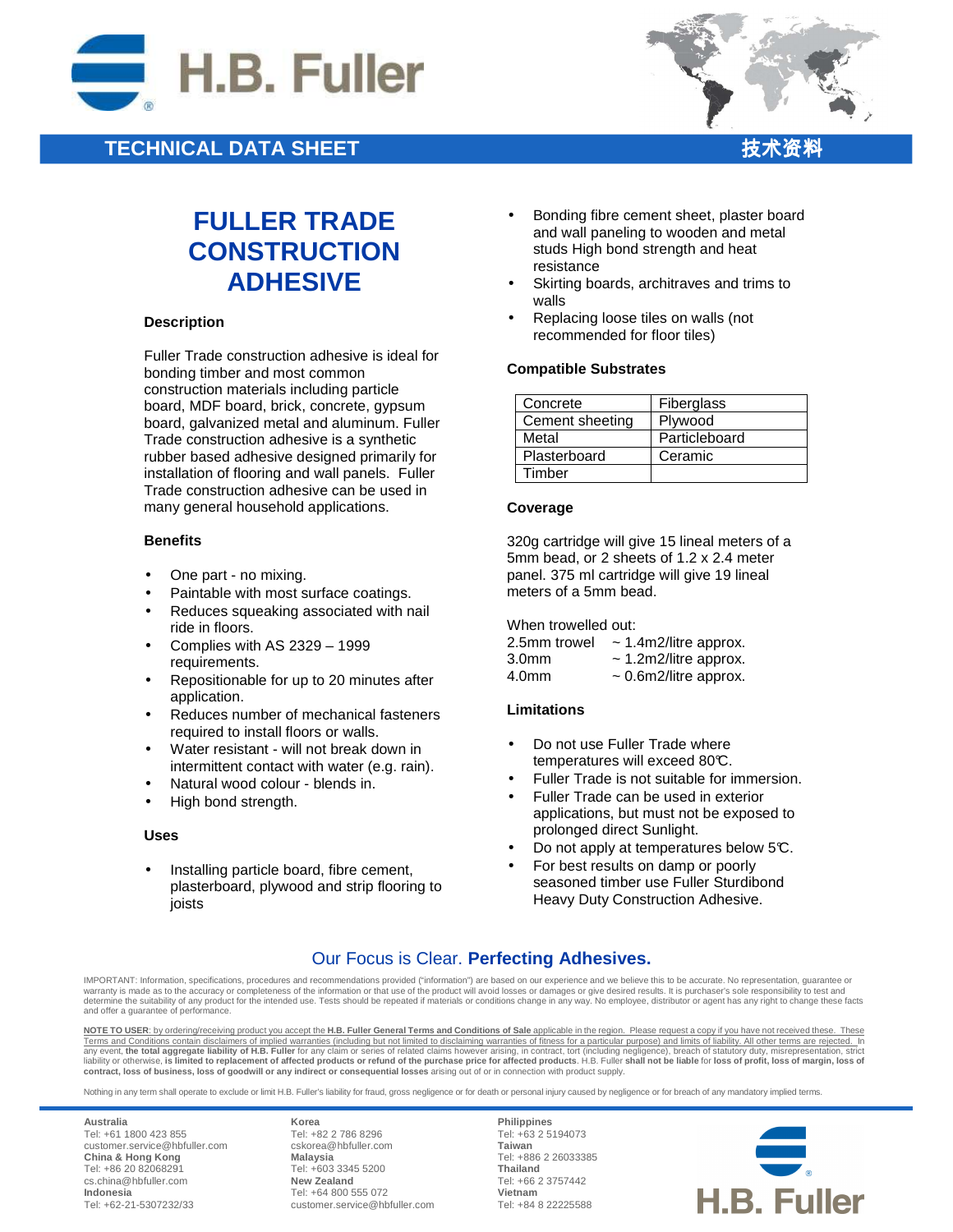

### **TECHNICAL DATA SHEET**



### **Performance Summary**

| Storage life          | 12 months unopened                           |
|-----------------------|----------------------------------------------|
| Skinning time         | $1-5$ mins.                                  |
| Repositioning<br>time | $<$ 20 mins.                                 |
| Full cure             | After seven days depending on<br>conditions. |

### **AS 2329.1999 Performance Summary**

| Appendix                     | Result            |
|------------------------------|-------------------|
| Sag Resistance               | <6mm              |
| (Appendix A)                 |                   |
| Transfer (Appendix B)        | >75% transfer     |
| Aging (Appendix C)           | No cracking to    |
|                              | substrate         |
| Initial Bond Strength        | >200kPa           |
| (Appendix D)                 |                   |
| <b>Tensile Bond Strength</b> | >1.0MPa (initial) |
| (Appendix E)                 | >0.8MPa (aged)    |
| Peel Bond Strength           | >40N (initial)    |
| (Appendix F)                 | >32N (aged)       |
| <b>Static Load (Appendix</b> | PASS-No           |
| G)                           | movement          |

### **Surface Preparation**

Only apply to surfaces that are clean, dry, sound and free of dust oil or contamination. Clean metal with mineral turps or white spirits. Adhesion to metals can be further improved by light sanding. (NB: If timber is damp, unseasoned or treated, use Fuller Sturdibond Heavy Duty Construction Adhesive.)

### **Application**

Cut tip off cartridge, screw on nozzle and load into cartridge gun. Cut nozzle tip to a 5mm diameter hole (or desired size). Squeeze trigger and apply.

### **Flooring and Wall Panels**

Apply a wavy 5mm diameter. Bead to each joist, batten or stud. Where sheets will butt together, apply 5mm beads along both edges of that joist, batten or stud so each sheet edge will be on a glue line.

### **Floors**

Fit sheet to joist within 15 minutes. Stagger end-joins leaving 1.5mm gaps between them to allow for expansion. Nail or screw sheets to joists at 150mm centers around the perimeter and 300mm centers through the middle, or per manufacturers instructions. Use putty knife to remove any adhesive squeezed out between the sheets.

### **Walls**

Fit panel to stud within 15 minutes and press firmly into position. To speed up the bonding, tilt panel back for a few minutes to allow solvent to escape. Refit panel making sure glue line matches up. Press firmly together. Nail or screw panels as for floors per manufacturers instructions. If not nailing or screwing, brace panel for at least 24 hours, until set.

When bonding a sheet or panel to a large, flat surface, apply full length 5mm diameter. Beads every 30-40cm. Press into position and brace until set.

### Our Focus is Clear. **Perfecting Adhesives.**

IMPORTANT: Information, specifications, procedures and recommendations provided ("information") are based on our experience and we believe this to be accurate. No representation, guarantee or warranty is made as to the accuracy or completeness of the information or that use of the product will avoid losses or damages or give desired results. It is purchaser's sole responsibility to test and warranty is made as determine the suitability of any product for the intended use. Tests should be repeated if materials or conditions change in any way. No employee, distributor or agent has any right to change these facts and offer a guarantee of performance.

**NOTE TO USER**: by ordering/receiving product you accept the **H.B. Fuller General Terms and Conditions of Sale** applicable in the region. Please request a copy if you have not received these. These Terms and Conditions contain disclaimers of implied warranties (including but not limited to disclaiming warranties of fitness for a particular purpose) and limits of liability. All other terms are rejected. In<br>any event, **contract, loss of business, loss of goodwill or any indirect or consequential losses** arising out of or in connection with product supply.

Nothing in any term shall operate to exclude or limit H.B. Fuller's liability for fraud, gross negligence or for death or personal injury caused by negligence or for breach of any mandatory implied terms.

**Australia** Tel: +61 1800 423 855 customer.service@hbfuller.com **China & Hong Kong**  Tel: +86 20 82068291 cs.china@hbfuller.com **Indonesia**  Tel: +62-21-5307232/33

**Korea** Tel: +82 2 786 8296 cskorea@hbfuller.com **Malaysia**  Tel: +603 3345 5200 **New Zealand** Tel: +64 800 555 072 customer.service@hbfuller.com

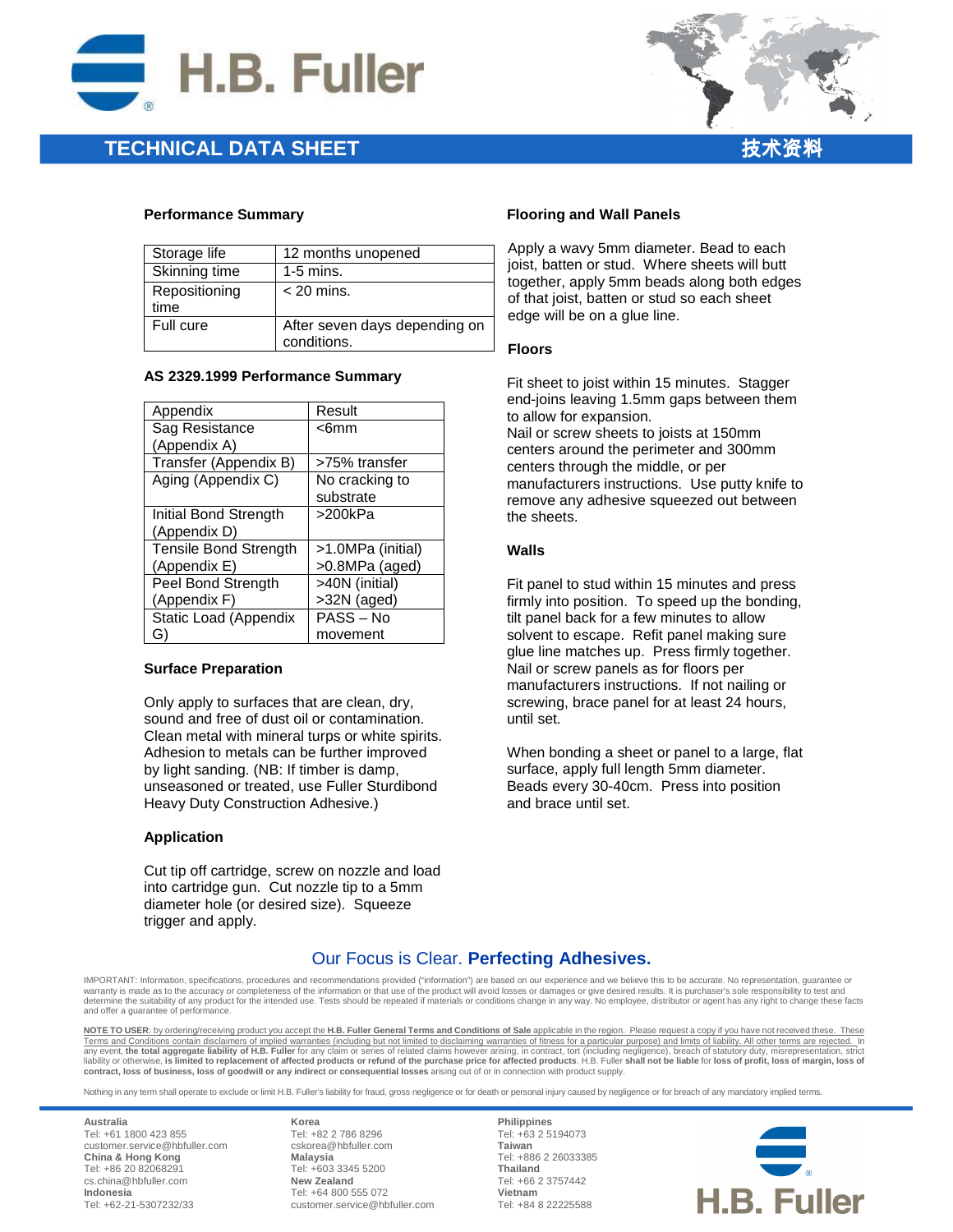

### **TECHNICAL DATA SHEET**

### **Concrete Slab floors**

#### **Slab on ground or below ground**

Must have an effective water vapour barrier. Concrete must have been poured at least 60 days prior to application and have moisture content below 3%.Concrete must be free of any surface water, curing compound residues, loose or weak surface concrete. Patch all holes with a strong bonding compound.

#### **Above ground concrete floors**

Must be at least 45 days old, free of surface dampness and curing compound residues, loose or weak concrete. Patch all holes with a strong bonding compound.

#### **Bonding**

All overlay flooring must be fully bonded, that is a full trowel out of Adhesive over entire area.

Spot gluing or bead application is not recommended.

### **Application**

Apply Fuller Trade Construction Adhesive and trowel out with a 2.5mm, 3mm, or 4mm V notched trowel depending on surface roughness of floor.

Only apply as much Fuller Trade Construction Adhesive as can be covered in 10 minutes by flooring.

Secret nail individual planks and place sand bags or similar weights on whole area.

### **Cure Time**

Fuller Trade Construction Adhesive forms a thin skin in 1 - 5 minutes depending on air temperature. The skin can be broken simply by pressing the floor or wall board firmly onto the adhesive with a slight twisting movement. 90% cure in three to five days. 100 % cure in seven days. Cure rate will depend on temperature, porosity of substrates and ventilation.

#### **Service Temperature**

Fuller Trade Construction Adhesive will maintain a bond in situations where the temperature is continually between  $0\mathfrak{C}$  and 40℃. Fuller Trade Construction Adhesive will withstand temperatures up to  $80^{\circ}$  where there is a light load and if the exposure to this temperature is not prolonged.

### **Painting**

Fuller Trade Construction Adhesive may be painted after it has cured.

### **Clean Up**

Wet: mineral turpentine. Dry: scraper or sandpaper.

### **Safety Information**

Fuller Trade Construction Adhesive is classifies as hazardous according to criteria of Worksafe Australia. Fuller Trade Construction Adhesive is highly flammable. Keep away from sources of ignition. Do not inhale vapour. Ensure good ventilation in area of use. Fuller Trade Construction Adhesive is a Dangerous Goods Class 3.

### Our Focus is Clear. **Perfecting Adhesives.**

IMPORTANT: Information, specifications, procedures and recommendations provided ("information") are based on our experience and we believe this to be accurate. No representation, guarantee or warranty is made as to the accuracy or completeness of the information or that use of the product will avoid losses or damages or give desired results. It is purchaser's sole responsibility to test and warranty is made as ne the suitability of any product for the intended use. Tests should be repeated if materials or conditions change in any way. No employee, distributor or agent has any right to change these facts and offer a guarantee of performance.

**NOTE TO USER**: by ordering/receiving product you accept the **H.B. Fuller General Terms and Conditions of Sale** applicable in the region. Please request a copy if you have not received these. These Terms and Conditions contain disclaimers of implied warranties (including but not limited to disclaiming warranties of fitness for a particular purpose) and limits of liability. All other terms are rejected. In<br>any event, **contract, loss of business, loss of goodwill or any indirect or consequential losses** arising out of or in connection with product supply.

Nothing in any term shall operate to exclude or limit H.B. Fuller's liability for fraud, gross negligence or for death or personal injury caused by negligence or for breach of any mandatory implied terms.

**Australia** Tel: +61 1800 423 855 customer.service@hbfuller.com **China & Hong Kong**  Tel: +86 20 82068291 cs.china@hbfuller.com **Indonesia**  Tel: +62-21-5307232/33

**Korea** Tel: +82 2 786 8296 cskorea@hbfuller.com **Malaysia**  Tel: +603 3345 5200 **New Zealand** Tel: +64 800 555 072 customer.service@hbfuller.com